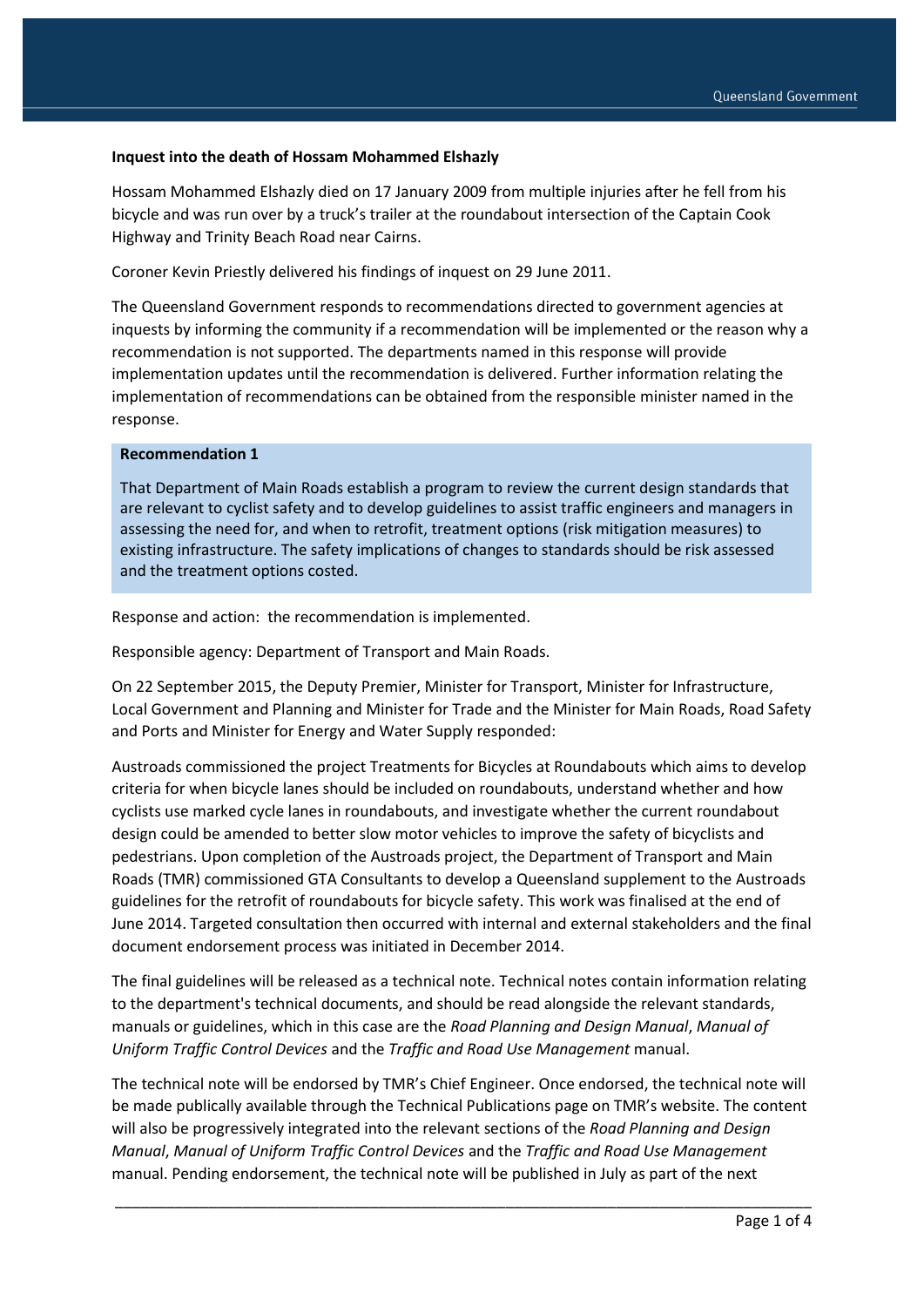technical publications release, and the subsequent integration will occur over the following 12 months.

### **On 11 February 2016 the Minister for Main Roads, Road Safety and Ports and Minister for Energy, Biofuels and Water Supply and the Minister for Transport and the Commonwealth Games responded:**

The final technical note (Technical Note 136 - Providing for Cyclists at Roundabouts) was endorsed and published in August 2015 and is publically available through the technical publications page on the TMR's [website.](http://www.tmr.qld.gov.au/~/media/busind/techstdpubs/Technical%20notes/Traffic%20engineering/TN136.pdf)

The content in the technical note will be progressively integrated into the relevant sections of the TMR *Road planning and design manual*, *Manual of uniform traffic control devices* and the *Traffic and road use management manual*.

### **Recommendation 2**

**.** 

That the guidelines so developed be disseminated to the regions to assist traffic engineers in assessing and prioritising locations on their road network for cost/risk effective retrofitting to current standards. Regional traffic engineers and managers can then allocate available funding to the highest priorities as well as apply for further funding if the level of risk supports that application.

Response and action: the recommendation is implemented.

Responsible agency: Department of Transport and Main Roads.

On 22 September 2015, the Deputy Premier, Minister for Transport, Minister for Infrastructure, Local Government and Planning and Minister for Trade and the Minister for Main Roads, Road Safety and Ports and Minister for Energy and Water Supply responded:

The draft guideline was disseminated for peer review within the Department of Transport and Main Roads (TMR) and selected local government representatives and feedback addressed.

The bicycle planning and design training courses delivered by TMR's Traffic Engineering Unit to designers, engineers and planners will incorporate new content related to roundabout safety assessment guidance. This course is delivered four times per year.

# **On 11 February 2016 the Minister for Main Roads, Road Safety and Ports and Minister for Energy, Biofuels and Water Supply and the Minister for Transport and the Commonwealth Games responded:**

TMR's regions were made aware of the release of the technical note, as were all subscribers to the department's RSS<sup>1</sup> feed for the update of technical publications. The bicycle planning and design training courses delivered by TMR's Traffic Engineering Unit to designers, engineers and planners incorporates new content related to roundabout safety assessment guidance. This course is delivered four times per year.

The safer roads sooner vulnerable user sub-program provides a funding source to treat bicycle safety issues. It includes provision for proactive treatment of safety issues and references the crash prediction models developed in response to recommendation three.

 $1$  RSS file contains details of the latest items available within a website.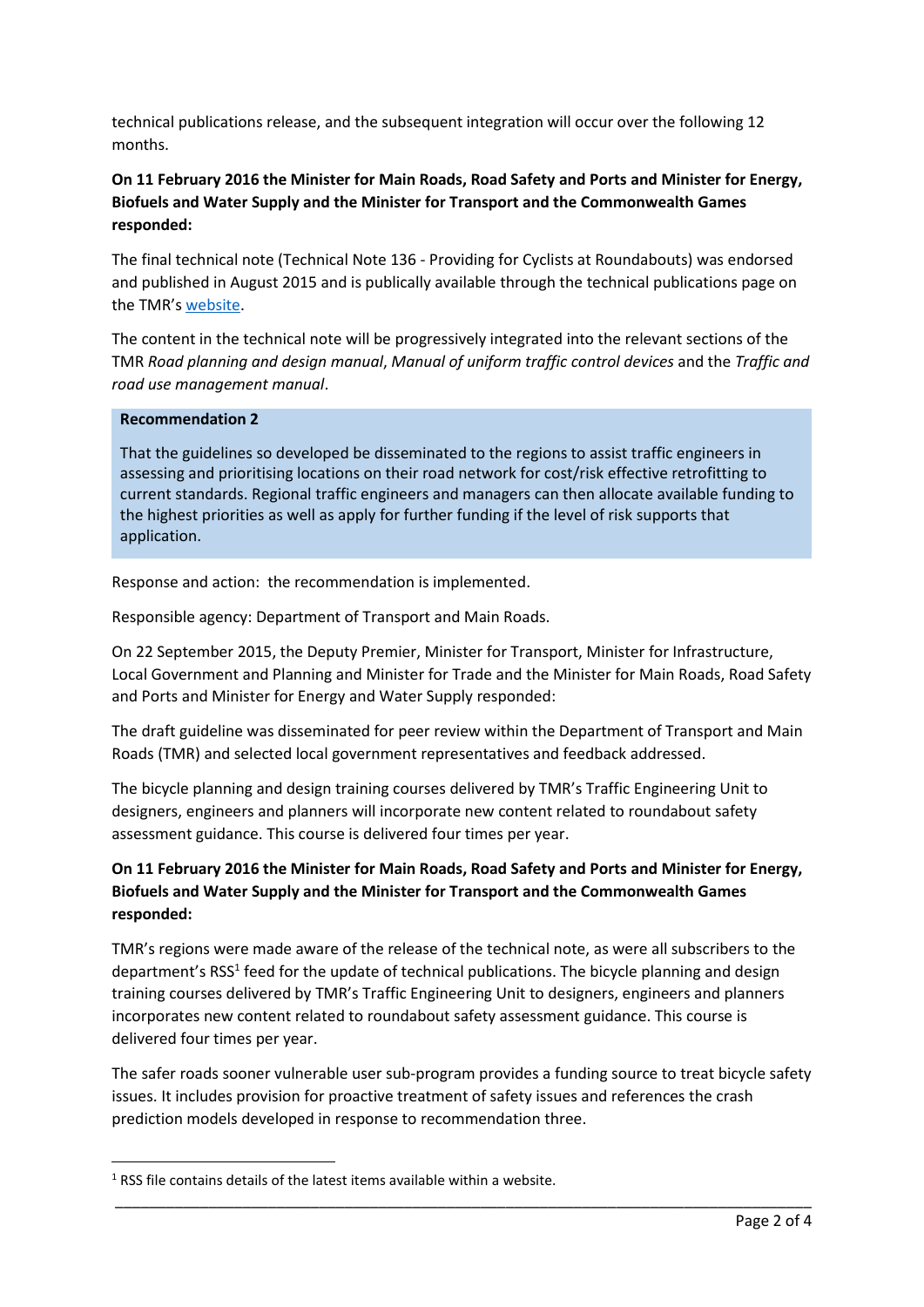### **Recommendation 3**

The Department of Main Roads should explore whether there exists an opportunity to incorporate into Netrisk a module that would allow its key functionality to apply to the state of infrastructure with safety implications for cyclists and to prioritise the need for retrofitting as between particular locations.

Response and action: the recommendation is implemented.

Responsible agency: Department of Transport and Main Roads.

On 22 September 2015, the Deputy Premier, Minister for Transport, Minister for Infrastructure, Local Government and Planning and Minister for Trade and the Minister for Main Roads, Road Safety and Ports and Minister for Energy and Water Supply responded:

Implementation of the original recommendation to incorporate a module in Netrisk is no longer viable as the Department of Transport and Main Roads (TMR) is now adopting the Australian National Risk Assessment Model (ANRAM) to replace Netrisk. As this stage, a means to rate infrastructure specifically for cyclists has not yet been incorporated into ANRAM, so alternative means of proactively evaluating crash likelihood for cyclists have been developed.

TMR recently commissioned a project to develop a 'cycling crash prediction and risk assessment methodology'. The crash prediction models developed in this project have now been included in the Safer Roads Sooner minor works program technical guidelines, which provides TMR regional staff with a means to quantify potential risks for cyclists and prioritise these sites for treatment.

The 'cycling crash prediction and risk assessment methodology' project was peer reviewed by Griffith University. The review recommended further work to improve the robustness of the models. A traffic survey project is currently underway to capture additional data at 40 roundabout sites in order to provide the additional details required to develop a more robust risk assessment model. TMR will seek to have this work integrated into ANRAM in the future.

# **On 11 February 2016 the Minister for Main Roads, Road Safety and Ports and Minister for Energy, Biofuels and Water Supply and the Minister for Transport and the Commonwealth Games responded:**

Implementation of the original recommendation to incorporate a module in Netrisk is no longer viable as TMR is now adopting the Australian National Risk Assessment Model (ANRAM) to replace Netrisk. At this stage, a means to rate infrastructure specifically for cyclists has not yet been incorporated into ANRAM, so alternative means of proactively evaluating crash likelihood for cyclists have been developed.

TMR commissioned a project to develop a 'cycling crash prediction and risk assessment methodology'. The crash prediction models developed in this project have been included in Appendix B of Technical Note 136 - Providing for Cyclists at Roundabouts. The appendix is published as a spreadsheet calculator which provides road designers and engineers with a means to proactively quantify the probability of cyclist crashes at a roundabout.

Ongoing refinement and improvement to the models will be required to reach a point where they are robust enough to be integrated into ANRAM.